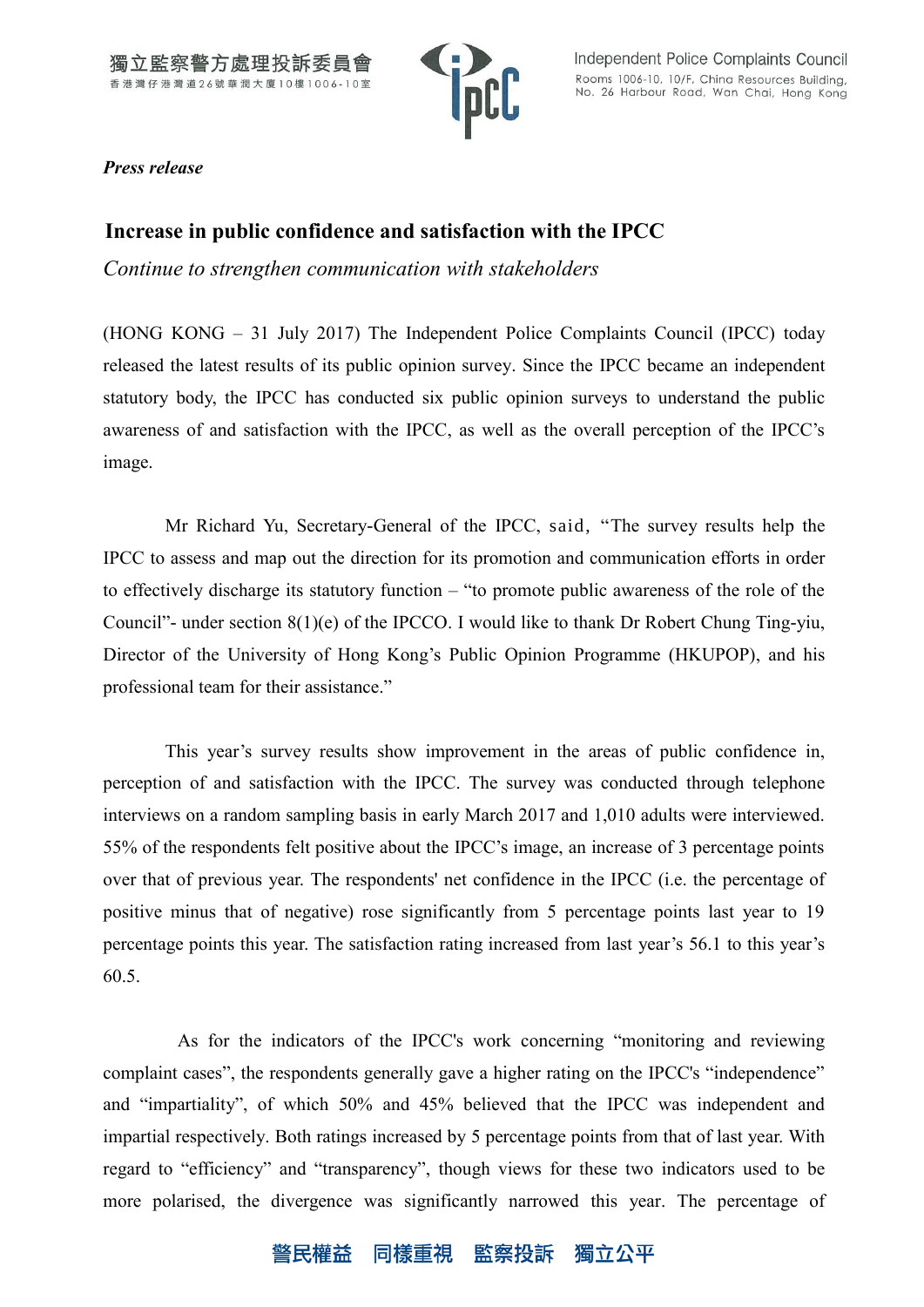respondents who opined the IPCC being not efficient or not transparent has dropped by 9 percentage points and 8 percentage points respectively.

Secretariat-General Richard Yu said, "In view of the survey results for the past few years, the IPCC has strived to enhance the vetting process. Earlier this year, several requests have been raised to CAPO in order to expedite the vetting procedures. First of all, the IPCC requested CAPO to complete investigation within four months after receiving the complaint; and submit investigation reports to the IPCC within six months. Secondly, CAPO should provide the IPCC with all relevant files and documents when submitting the investigation reports in order to minimize unnecessary delay. Thirdly, CAPO should endeavor to respond to Queries raised by the IPCC within four weeks. In addition, the frequency of working level meetings with CAPO has been increased from once every three months to once every two months to improve the efficiency for case handling. The Council will also strive to endorse every investigation report within six months after receiving it. "

With respect to transparency, Secretariat-General Richard Yu said. "The IPCC would not disclose any details or make any comments on a complaint before the vetting process is completed in order to maintain impartiality during case vetting and to comply with confidential obligation. This inevitably affects the public perception of the IPCC's transparency. In this regard, the IPCC has been stepping up efforts in sharing endorsed cases through the *IPCC Newsletter* and online channels to enable public understanding of actual work process, as well as the comprehensiveness and serious manner undertook by the IPCC in case vetting."

As in previous years, the latest survey results show that younger respondents tend to have more negative perception about the IPCC. Therefore, the IPCC has launched a school pilot programme last year reaching out to secondary and primary students to enable a proper understanding of the IPCC's roles and functions. The IPCC Members and Secretariat staff jointly visited the schools, and through case sharing, the principles for vetting cases, values of the IPCC and the rights and responsibilities of complainants were deliberated with students.

Secretariat-General Richard Yu further said, "The IPCC cherishes every opportunity to exchange views with the youth. The school pilot programme was well received by both students and teachers, and the IPCC will continue to expand its efforts in this year. At the same time, we will continue to widen the scope of stakeholder engagement, listen to opinions and strive to excel in all aspects of our work."

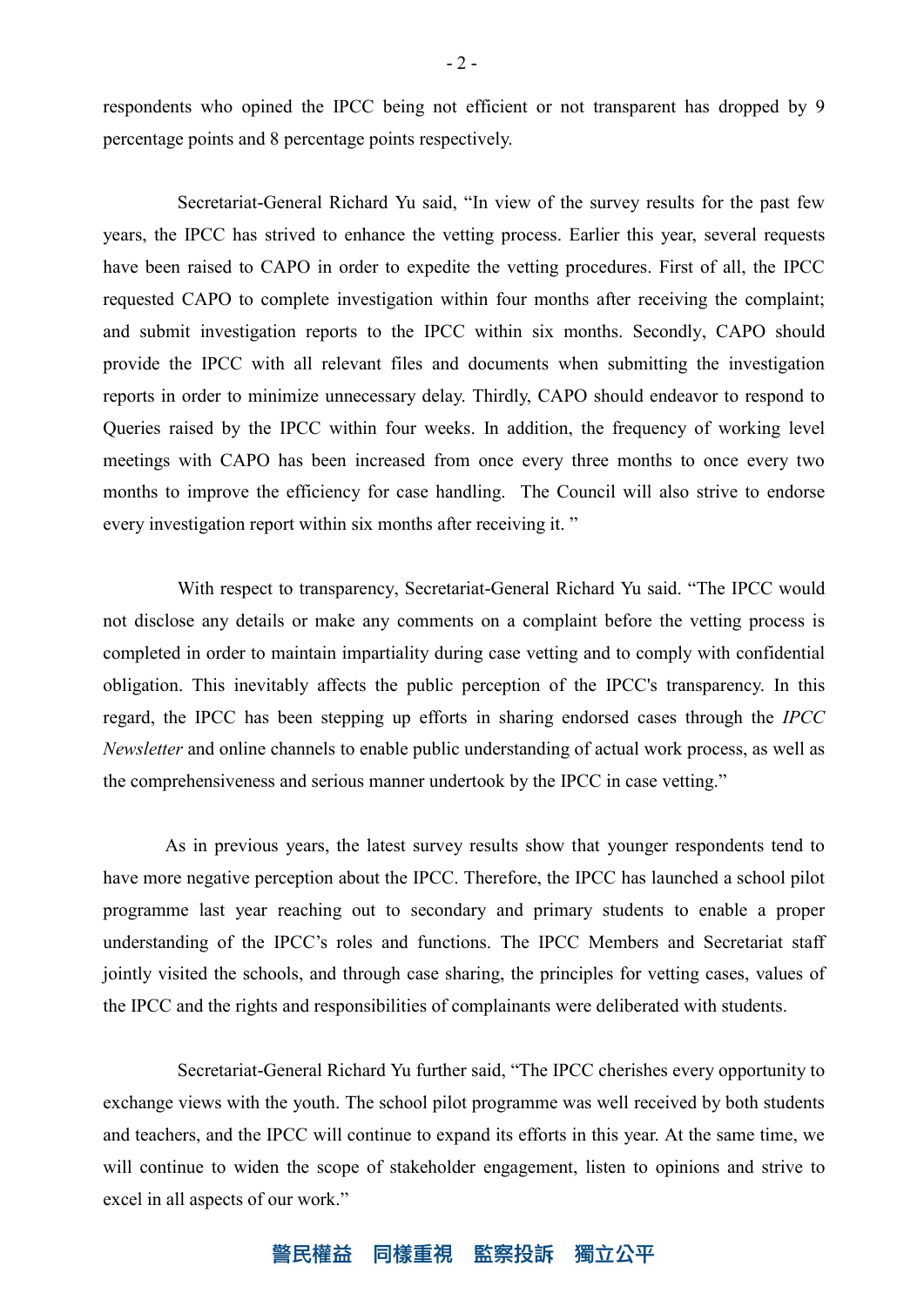The result of IPCC Public Opinion Survey 2017 is now available on the IPCC's website at: [http://www.ipcc.gov.hk](http://www.ipcc.gov.hk/) or on the HKUPOP's website at: https://www.hkupop.hku.hk/english/report/ipcc2017/index.html

### ###

#### **Notes to editor:**

#### **About the Independent Police Complaints Council**

The Independent Police Complaints Council (IPCC) is an independent body established under the Independent Police Complaints Council Ordinance (IPCCO) (Cap. 604) to observe, monitor and review the handling and investigation of "Reportable Complaints" (RCs) against the Police by the Commissioner of Police (CP). The IPCC has become a statutory body since the commencement of IPCCO on 1 June 2009.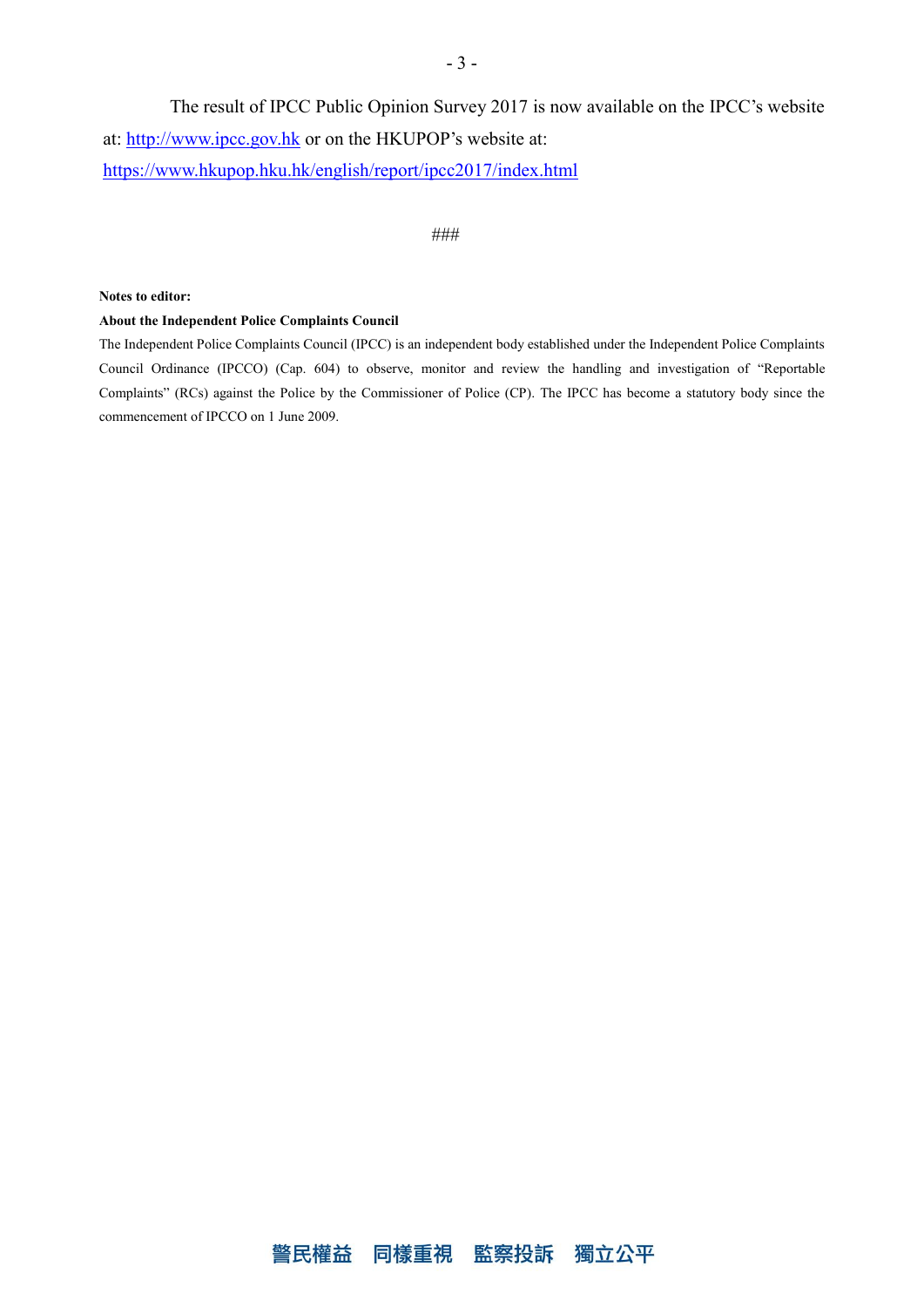## 監警會公眾意見調查結果**(**摘要**)**

## **Fact Sheet of the IPCC Public Opinion Survey Results (Extracted)**

|                           | 2015          | 2016          | 2017          |
|---------------------------|---------------|---------------|---------------|
| 電話訪問進行日期 Fieldwork        | 3月3日至13日      | 3月7日至17日      | 3月6日至17日      |
| period                    | 3 to 13 March | 7 to 17 March | 6 to 17 March |
| 樣本數目<br>Total sample size | $N=1.014$     | $N=1,002$     | $N=1,010$     |

Q1: 在電話訪問前, 你有否聽過「投訴警方獨立監察委員會」, 或簡稱「監警會(IPCC)」這個機構?

Q1: Have you heard of the Independent Police Complaints Council, the IPCC in short?

| $\sim$ | $2015*$ | 2016* | 2017* |
|--------|---------|-------|-------|
| 有 Yes  | 85%     | 81%   | 79%   |
| 沒有 No  | 14%     | 18%   | 20%   |

\*<1% - 1% 不知道 Don't Know

Q4: 據你的了解,監警會的主要工作是甚麼呢? 還有嗎? (只問回答有聽過監警會的受訪者)

Q4: From your understanding, what are the official duties of the IPCC? (Only ask those answered yes to Q.1 above)

|                                                         | 2015 | 2016 | 2017 |
|---------------------------------------------------------|------|------|------|
| 能正確說出最少一項<br>監警會職責<br>At least one IPCC's official duty | 49%  | 49%  | 45%  |

Q5: 有聽過監警會的受訪者認為監警會是:

Q5: The IPCC is (respondents aware of the Council):

|                           | 2015 | 2016 | 2017 |
|---------------------------|------|------|------|
| 完全獨立,不隸屬於警隊               | 67%  | 63%  | 67%  |
| Independent of the Police |      |      |      |
| 屬於警隊的一部份                  |      |      | 30%  |
| Part of the Police        | 25%  | 29%  |      |
| 不知道 Don't know            | 7%   | 8%   | 3%   |

Q6: 你認為市民投訴警察最有效的渠道是哪一種呢? (不讀答案,只選一項)

| Q6: Which is the most effective channel to complain against the Police? (Do not read out options, only one answer is allowed) |      |      |        |
|-------------------------------------------------------------------------------------------------------------------------------|------|------|--------|
|                                                                                                                               | 2015 | 2016 | 2017   |
| 監警會 IPCC                                                                                                                      | 35%  | 30%  | 30%    |
| 投訴警察課 CAPO                                                                                                                    | 20%  | 16%  | 20%    |
| 警方 (沒有註明部門) Police (not                                                                                                       |      | 7%   | $11\%$ |
| specified)                                                                                                                    | 8%   |      |        |
| 其他 Others                                                                                                                     | 18%  | 20%  | 16%    |
| 不知道 Don't know                                                                                                                | 19%  | 18%  | 17%    |

Q10: 你覺得監警會能否以一個獨立的身份, 監察和覆檢市民投訴警察的個案? (讀出答案, 只選一項) Q10: Do you think the IPCC is independent in monitoring and reviewing police complaints? (Read out options, only one answer is allowed)

|                     | 2015 | 2016 | 2017 |
|---------------------|------|------|------|
| 獨立 Independent      | 52%  | 45%  | 50%  |
| 不獨立 Not independent | 22%  | 30%  | 22%  |

其餘回答為一般/不知道/沒意見 Other answers include half-half/ don't know/ hard to say